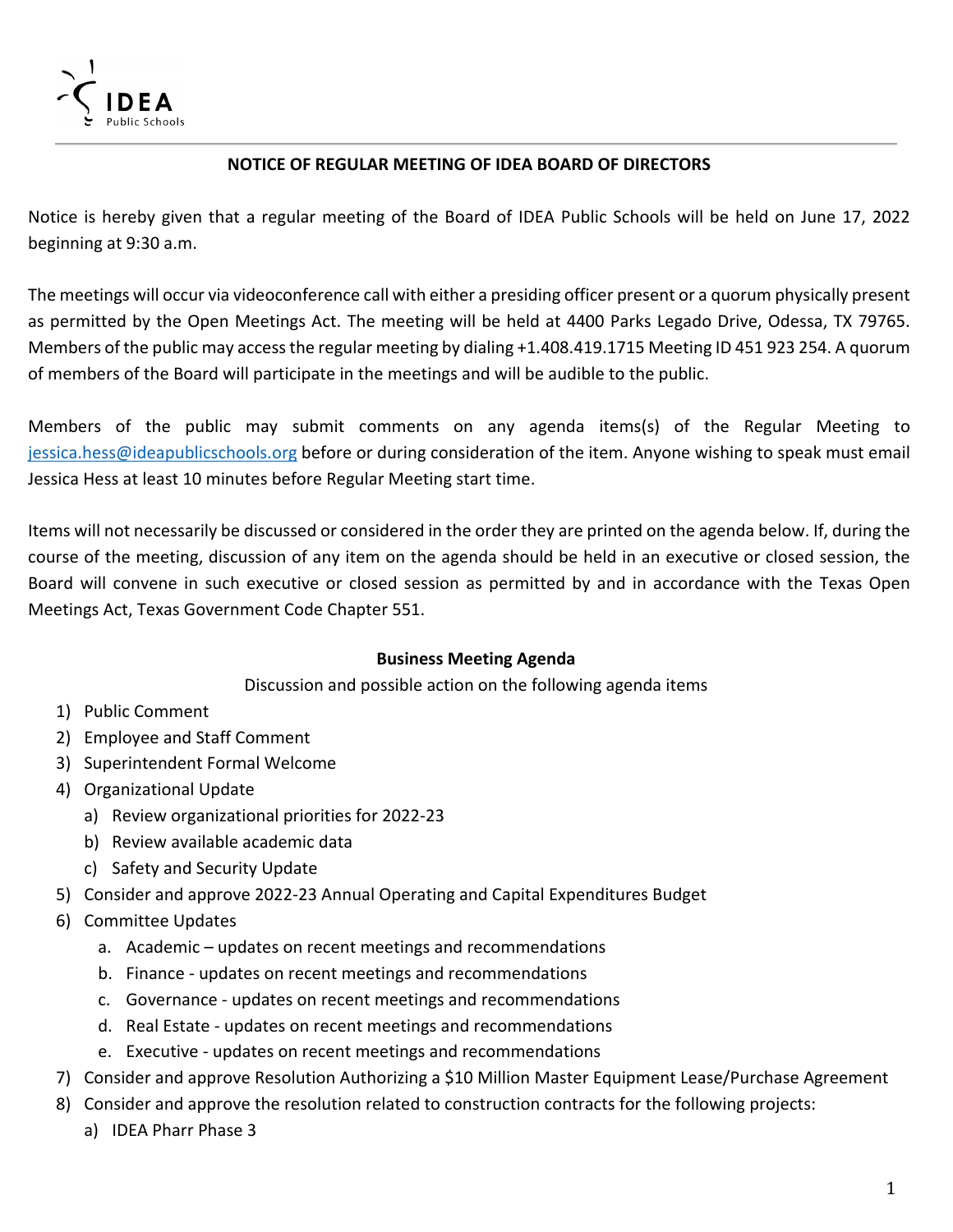

- b) IDEA Weslaco Phase 3
- c) IDEA Yukon Phase 2
- d) IDEA Mesquite Hills Phase 2
- e) IDEA Sports Park Phase 2
- f) IDEA La Joya Phase 2
- 9) Consider and approve the refinancing of the 2012 bond series
- 10) Consider and approve CapEx project Budget Amendment
- 11) Consider and approve Emergency Procurement Resolution for Angelita property (Administrative Facility)
- 12) Consider and approve resolution related to the employee medical insurance plan
- 13) Consider and approve items related to Teacher Incentive Allotment
- 14) Consider and approve resolution and waiver related to full day and high-quality pre-k
- 15) Consider and approve the resolution related to payments during closures for IDEA Rundberg and IDEA South Flores
- 16) Consider and approve COVID Leave Resolution for the 2022-23 School Year
- 17) Consent Agenda
	- a. Contracts
		- 1. Construction & Improvements
		- 2. Non-Construction
			- (a) Contracted Services
			- (b) Copier Agreements
			- (c) Transportation Services
			- (d) Software Agreements
			- (e) Professional Services
			- (f) Professional Development Services
			- (g) RFP Vendor Selection
		- 3. Contract Ratifications
		- b. Travel Policy Exceptions
		- c. Nepotism Policy Exceptions
		- d. May 20, 2022 Board Meeting Minutes
		- e. June 7, 2022 Special Called Board Meeting Minutes
		- f. June 9, 2022 Board Workshop Meeting Minutes
		- g. April Committee Meeting Minutes
		- h. May Committee Meeting Minutes
		- i. Financial Statements April 2022
		- j. Budget Amendments May 2022
		- k. Proposed Budget Amendments June 2022
		- l. Insurance Policy Renewals
- 18) Executive Session pursuant to: